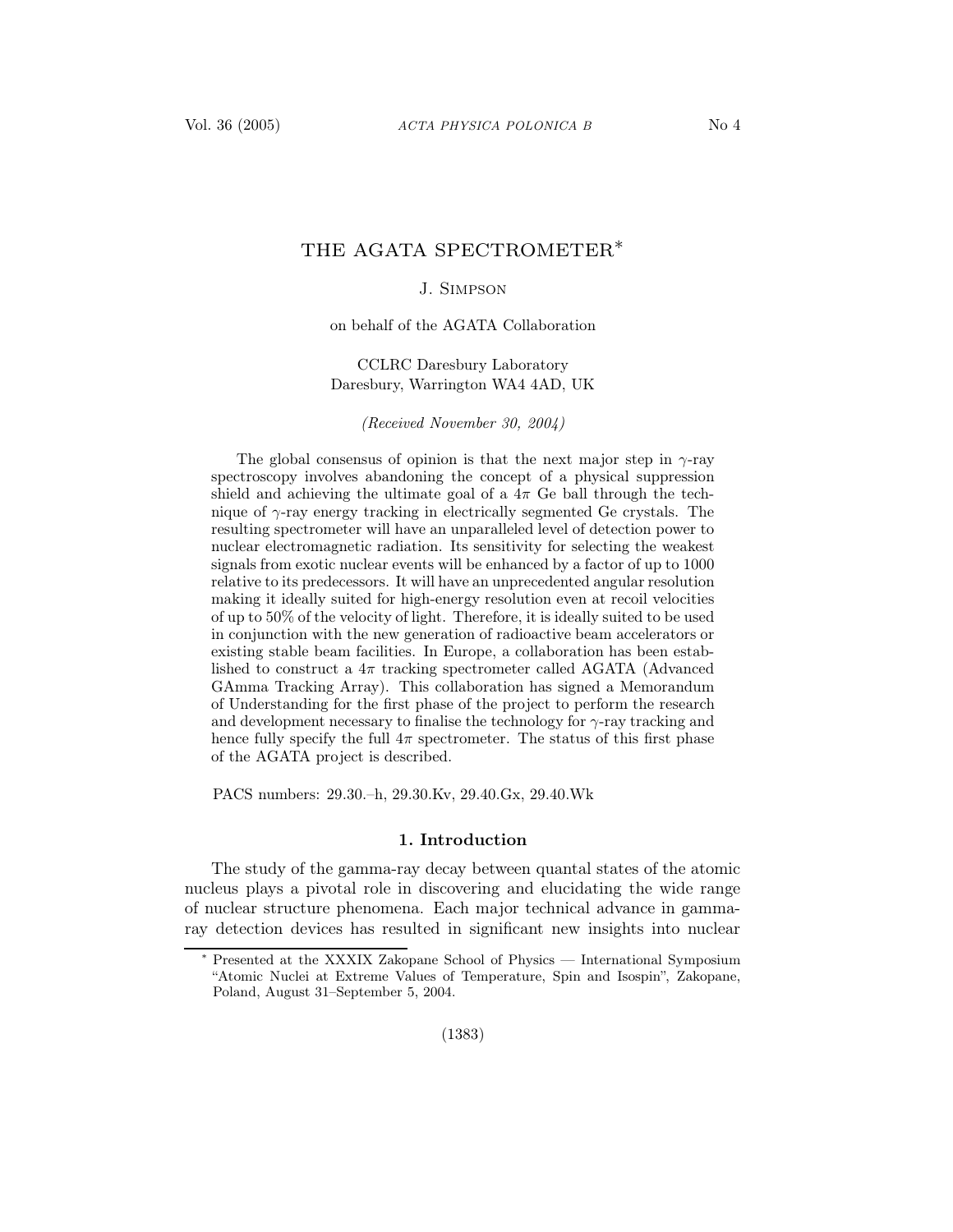science. This is illustrated schematically in Fig. 1 which shows the sensitivity achieved in terms of the weakest states that can be observed with each advance in  $\gamma$ -ray array technology.



Fig. 1. The sensitivity of  $\gamma$ -ray arrays measured by the fraction of the reaction channel that can be observed as a function of spin for some selected nuclear structure phenomena. The associated timeline and arrays are indicated.

For example, over the last 20 years I have studied the evolution the structure of the yrast states of nuclei near  $158$ Er with increasing angular momentum. The first major technical advance for these experiments was the construction of the first TESSA array of escape suppressed spectrometers. This array enabled the systematics of non-yrast normal-deformed states to spin 20–30 to be investigated [1]. The next advance was the use of heavy ion beams that enabled much higher angular momentum states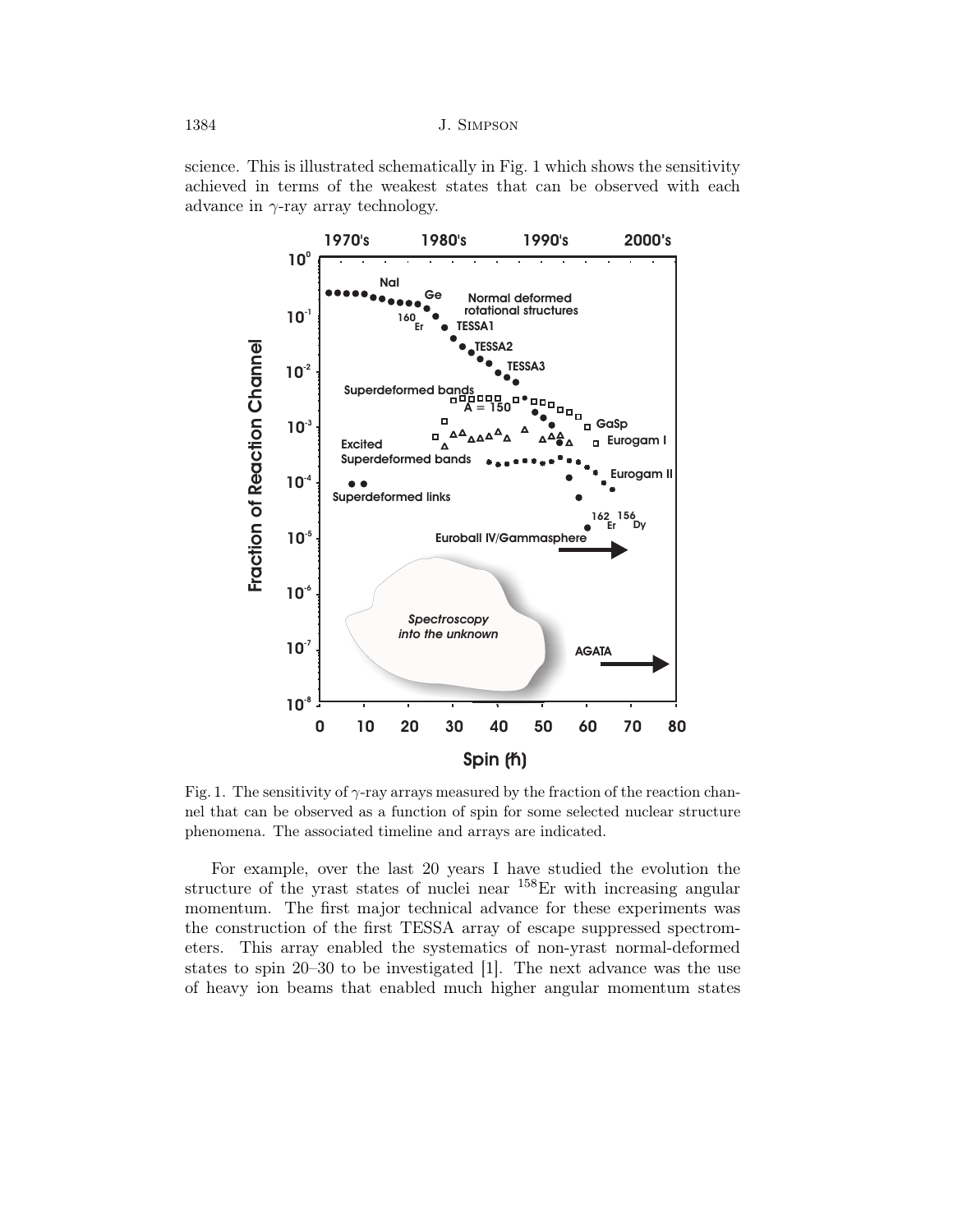to be populated and in  $^{158}$ Er a shape change from prolate to oblate near spin 40 was observed [2]. Array technology continued to develop with increasingly bigger spectrometers and with the Eurogam spectrometer many favoured band terminating states were established in  $157-159$ Er in the spin 40–50 region  $(e.g. 3]$ ). Very recently the Gammasphere array (currently the world's biggest array) has identified how these special favoured band termination states are populated [4]. In order to observe even weaker states at ultra-high spin and discover even more exotic shape changes a much more powerful spectrometer is required.

The worldwide consensus of opinion is that the next generation of gammaray spectroscopy instruments should be based on a tracking spectrometer. This involves abandoning the concept of physical suppression shields and achieving the ultimate goal of a  $4\pi$  Ge ball through the technique of  $\gamma$ -ray energy tracking in electrically segmented Ge crystals [5–7]. The resulting spectrometer will have an unparalleled level of detection sensitivity to nuclear electromagnetic radiation. Its sensitivity for selecting the weakest signals from exotic nuclear events will be 1000 times greater than current instruments and will ensure a wide impact on science in a variety of fields. In the recent discussions about the future of Nuclear Physics in Europe within NuPECC and FINUPHY, the AGATA project is regarded as one of the key instruments for nuclear structure research.

Given the importance of this development and its far-reaching implications, it is not surprising that a European collaboration has already been established to construct a  $4\pi$  tracking spectrometer called AGATA (Advanced GAmma Tracking Array) [8, 9]. A memorandum of understanding was signed in 2003 by 10 countries (recently more countries have joined) to establish the AGATA collaboration and the framework within which the project is organised.

The new challenges for nuclear spectroscopy which provide the impetus for AGATA are emerging principally from the new generation of high intensity radioactive ion beam facilities currently being developed worldwide. These provide beams with energies spanning the Coulomb energy regime, typical of the European ISOL facilities (SPIRAL, REX-ISOLDE), to the intermediate and relativistic energy regimes of fragmentation facilities, such as SIS/FRS at GSI. AGATA is vital for these laboratories and for the planned major new facilities at GSI (FAIR), GANIL (SPIRAL II), Legnaro (SPES) and EURISOL. The science case for the full array is, to a major extent, the science case for the future of nuclear structure research itself. With its massive increases in resolving power and efficiency, it is the promised impact of this device, coupled to the new generation of radioactive beam facilities, which will permit access to the furthest reaches of the nuclear chart. The study of structure at the very limits of nuclear stability is crucial in order to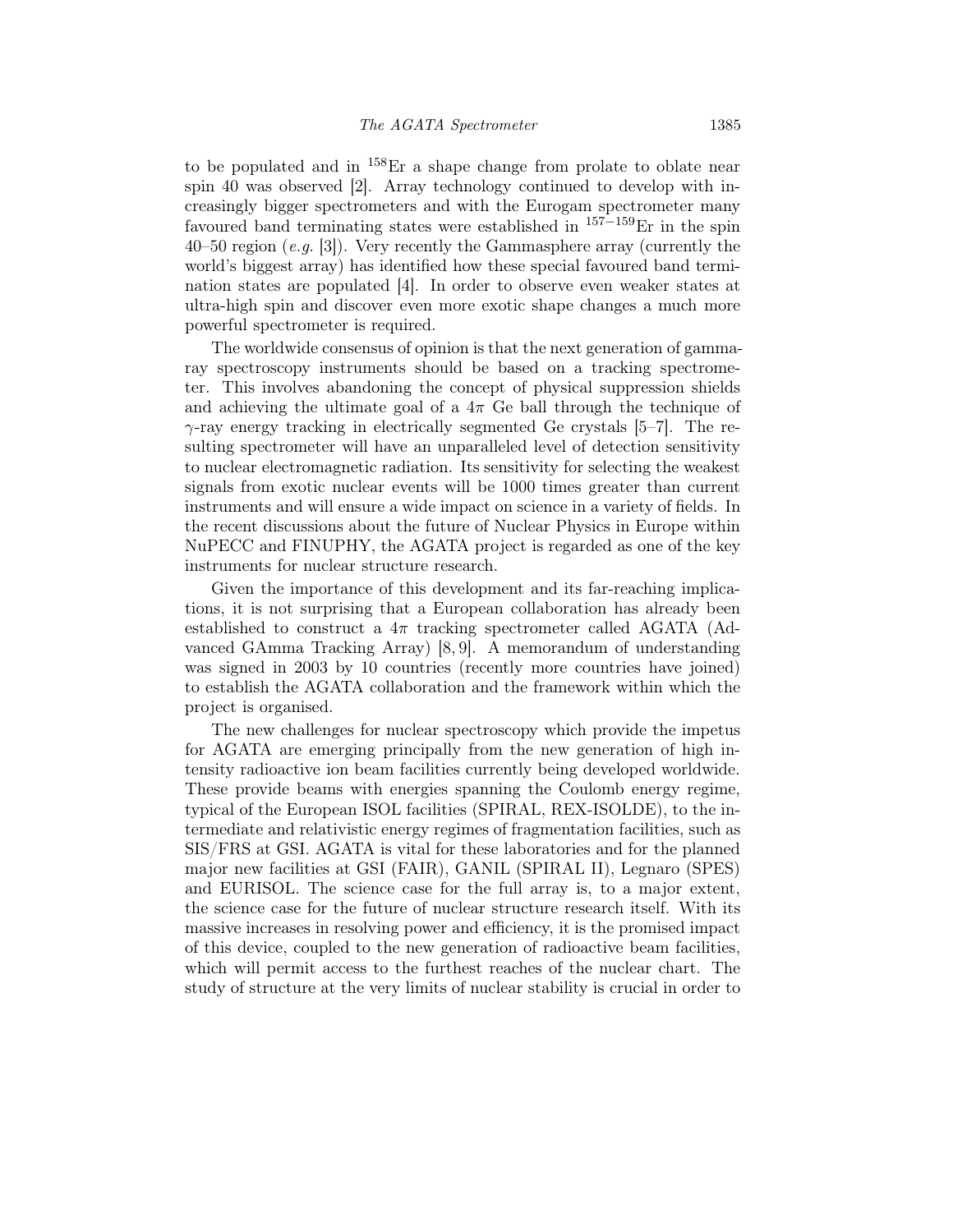1386 J. Simpson



Fig. 2. The 180 geometry of AGATA.

answer some of the most pressing questions in the field. These include the isospin dependence of the effective nuclear interaction, the ability to explain collective phenomena from the properties of the individual nucleons and the limits of nuclear existence and indeed Mendeleev's table of the elements. In the last decade, it has become clear that many of our preconceptions of nuclear structure have to be revised. Nuclear radii are not always proportional to  $A^{1/3}$ ; instead, neutron-rich nuclei develop a diffuse region of neutron "skin" or "halo" which can extend much further. The values of the magic numbers of the nuclear shell model for neutrons and protons are no longer sacrosanct: the strength of the  $T = 0$  part of the nucleon–nucleon interaction means that the position of the neutron (proton) shell closure varies with the proton (neutron) number. The number of neutron-rich nuclei which can exist is far greater than anticipated: improvements in the treatment of the self-consistent nuclear problem, including more realistic estimates of correlations and clustering, predict a neutron drip line which seems to be constantly receding. AGATA will focus on all these aspects through studies of  $(i)$  proton-rich nuclei at and beyond the proton drip line and the extension of the  $N = Z$  line, *(ii)* neutron-rich nuclei towards the neutron drip line in medium heavy elements and  $(iii)$  the heaviest elements towards new superheavy elements. The response of nuclei to angular momentum and temperature will be investigated by probing ultra-high spin states produced in extremely cold reactions, metastable states at high spins and large deformations and multi-phonon giant resonances. Other hightemperature phenomena, such as quantum chaos, may also be investigated.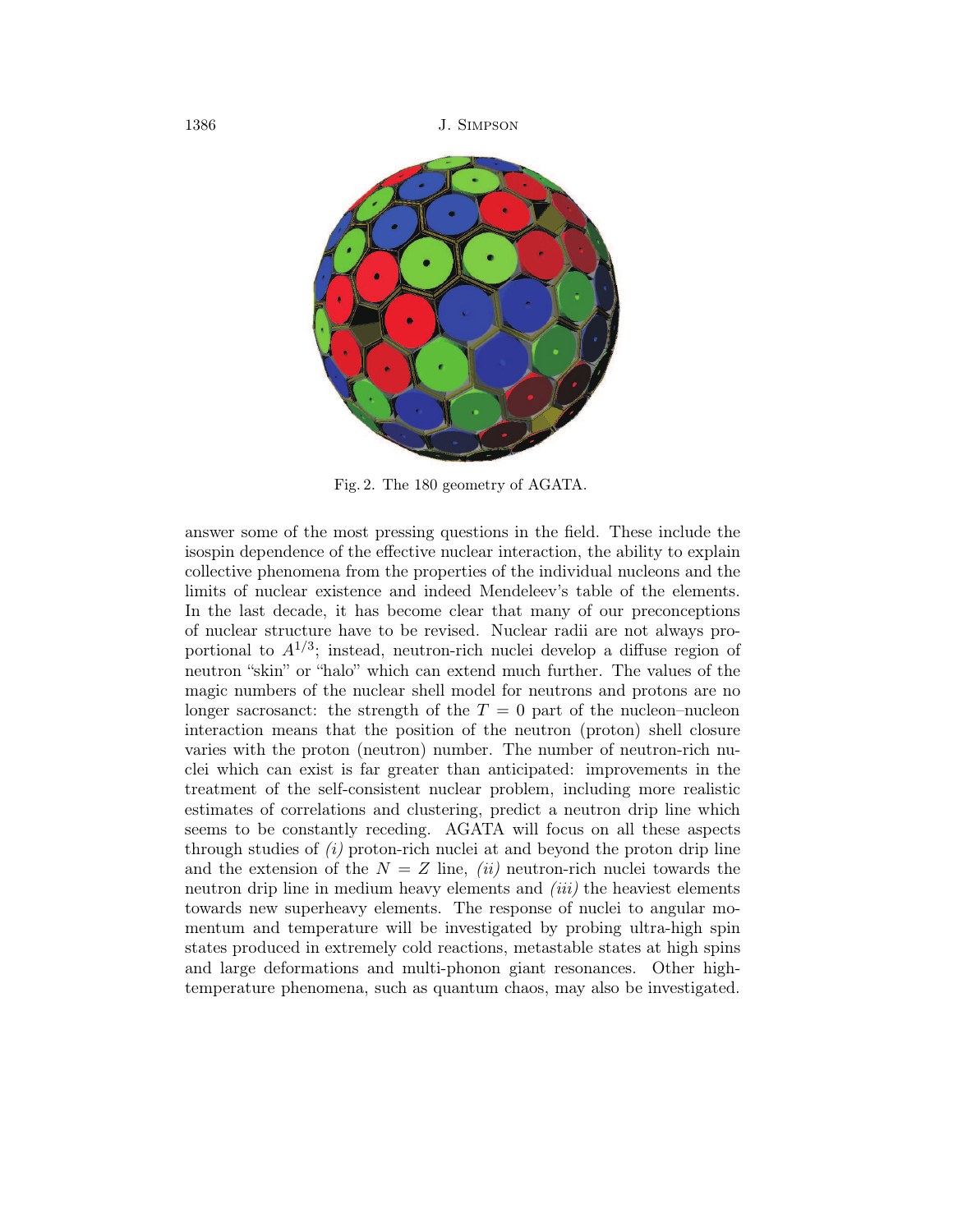AGATA will represent a dramatic advance in  $\gamma$ -ray detection that will have wide ranging applications in medical imaging, astrophysics, nuclear safeguards and radioactive waste monitoring, as well as introducing a new plateau of detection capability for nuclear structure studies.

In recent years several pilot projects in Europe [10] and the USA  $[6, 7]$ have shown that the principle of  $\gamma$ -ray tracking is feasible by establishing experimentally that it is possible to determine the position of an interaction with sufficient accuracy over a range of energies from tens of keV to several MeV. Modelling, using GEANT has also been carried out over an extended energy range to develop methods to track gamma-ray events once the interaction points are known. The first phase of AGATA is to prove that a tracking array can be realised by designing and building a sub-array of detector modules (called the demonstrator) and measuring the tracking performance in actual experiments. This demonstrator will represent a first generation tracking detector in its own right, while also acting as the crucial first step towards the full  $4\pi$  array.

### 2. The elements of AGATA

The new technique of gamma-ray tracking involves measuring accurately the position and energy of all the  $\gamma$ -ray interaction points in the detector segments. The position of the first interaction defines the angle of emission of the  $\gamma$  ray from the source, relative to the detector and is particularly important when detecting radiation emitted by a nucleus recoiling after a reaction since it determines the extent of the energy spread arising from the Doppler shift. The angular definition in AGATA compared with Gammasphere or Euroball will result in an order of magnitude improvement in spectral response. Since most of the  $\gamma$  rays interact more than once within the crystal, the energy and angle relationship of the Compton scattering formula is used to track the path of a given  $\gamma$  ray. The full energy can then be retrieved by summing all the individual deposited energies for this  $\gamma$  ray. Very high efficiency can then be obtained in such a  $4\pi$  spectrometer since there are minimal dead areas.

The realisation of such a system will require the development of highly segmented germanium detectors, digital electronics, pulse shape analysis to extract energy, time and position information and tracking algorithms to reconstruct the full interaction. The milestones in the research and development phase of AGATA are:

- development of a highly-segmented encapsulated Ge detector,
- development of a cryostat to hold a cluster of segmented detectors,
- design and development of digital electronics,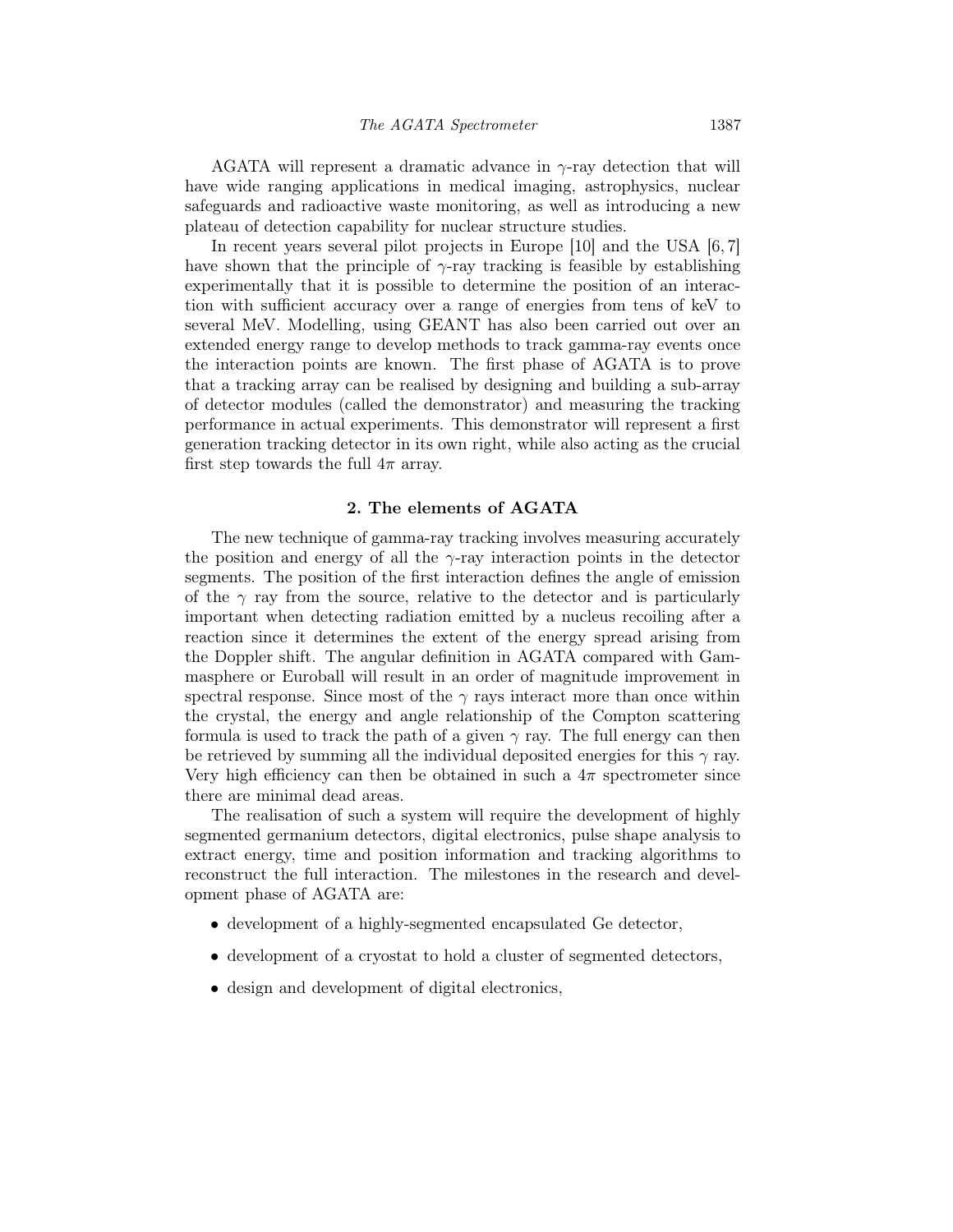#### 1388 J. Simpson

- development of algorithms for energy, time and position,
- development of tracking algorithms,
- design and manufacture of associated infrastructure,
- construction of a demonstrator of detectors and test with sources and in-beam.

# 3. The performance of AGATA

The optimum performance or sensitivity of a  $\gamma$ -ray spectrometer is obtained by maximising the full energy or photopeak efficiency whilst maintaining the best spectral quality. For AGATA these quantities have to be maximised for both low and high multiplicity and low and high velocities (up to  $\beta \approx 0.7$ ). In addition AGATA must have very good angular resolution to determine the emission direction of the detected  $\gamma$  ray, be able to run at very high rates, either because of high radioactivity or high beam intensities, and have sufficient inner space to allow additional detectors to be installed.

The AGATA collaboration has investigated several options for the design of the spectrometer. Several geometries with different numbers of detectors for the arrangement of coaxial detectors have been considered for the tiling of a sphere with various numbers of hexagons and 12 pentagons. The performance of AGATA has been simulated using a Monte Carlo code based on GEANT4 which simulates the interaction of  $\gamma$  rays in the detectors and allows inclusion of realistic shapes and passive materials [11, 12].

The chosen geometry is based on tiling the sphere with 180 hexagons and 12 pentagons. This is shown schematically in Fig. 2. In this geometry the 180 hexagons can be grouped into 60 identical triple modules or clusters. It was decided early on in the project that the fraction of efficiency brought by using the pentagons was not worth the cost of developing and handling this crystal shape. Besides, the remaining gaps will be useful for supporting the array.

Table I summarises the characteristics of the 180 detector geometry and Table II gives the calculated photopeak efficiency and peak to total at 1 MeV for various multiplicities. It should be noted that the performance of a  $\gamma$ -ray tracking array depends strongly on the pulse shape analysis and  $\gamma$ -ray tracking algorithms. The development and optimisation of these is a major part of the AGATA project and it is expected that these performance figures will improve. Nevertheless, Table II shows that the 180 detector spectrometer will have a very high efficiency and excellent spectral response even at high multiplicities. The geometry has a high granularity with an angular resolution of 1.25◦ which will be very important for Doppler corrections at high recoil velocity experiments.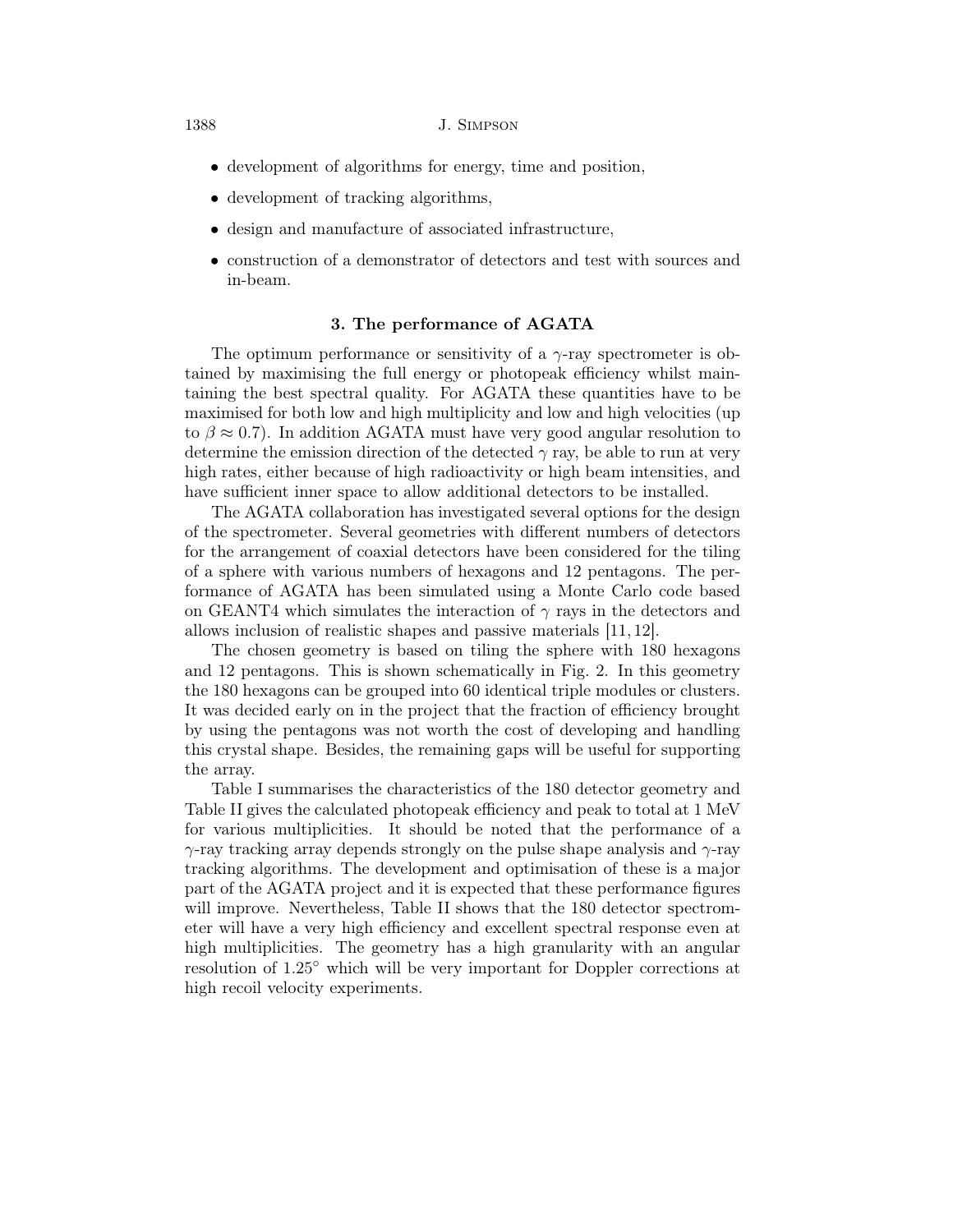The characteristics of the geometry of the 180 detector AGATA.

| Number of crystal shapes             | 3    |
|--------------------------------------|------|
| Number of cluster shapes             |      |
| Number of clusters                   | 60   |
| Solid angle coverage $(\%)$          | 82   |
| Amount of Ge (kg)                    | 362  |
| Crystal face to centre distance (cm) | 23.5 |
| Number of electronics channels       |      |

TABLE II

The predicted performance of the 180 detector AGATA at 1 MeV.

| Multiplicity         |      | 10   | 20   | 30   |
|----------------------|------|------|------|------|
| Efficiency $(\%)$    | 43.3 | 33.9 | 30.5 | 28.1 |
| Peak to total $(\%)$ | 58.2 | 52.9 | 50.9 |      |

The detectors of AGATA are highly segmented coaxial germanium crystals. The crystals have a length of 9 cm and an initial diameter before shaping of 8 cm. In order to fit into the  $4\pi$  ball, the cylindrical crystals are tapered to form a hexagonal geometry at the front of the crystal with an  $\approx 8^{\circ}$  tapering angle. A schematic of the capsule is shown in Fig. 3. In the 180 configuration three slightly different shapes are required to maximise the solid angle coverage. Each crystal is encapsulated into a thin Al can using the same technology that is used for the Euroball Cluster [13,14] and Miniball [15] detectors. The outer contact of each crystal is divided into  $6 \times 6$  azimuthal and longitudinal segments to give 36 electronically independent outputs.



Fig. 3. The AGATA capsule.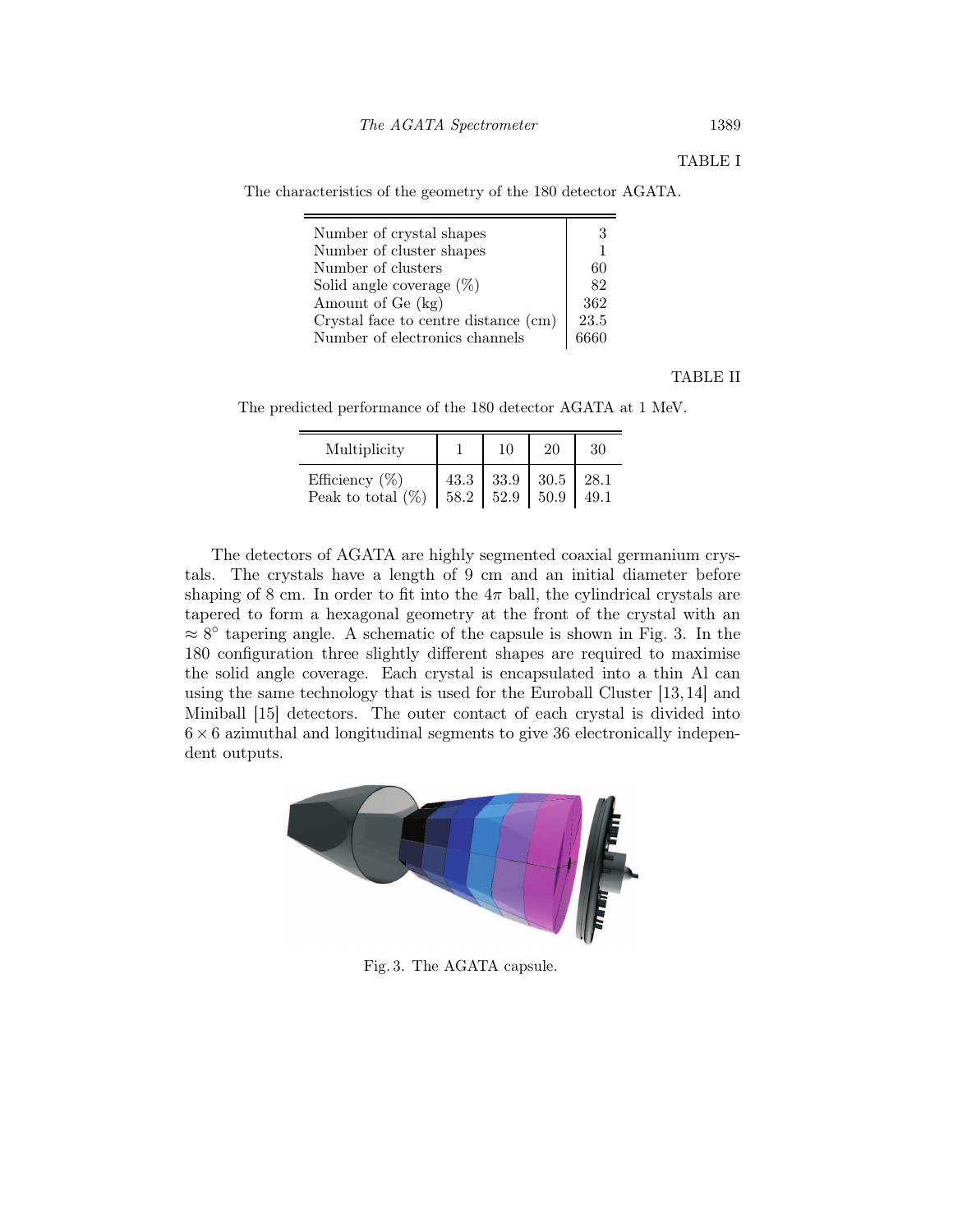1390 J. Simpson

The AGATA collaboration has ordered three capsules from the company Canberra Eurisys and to date two have been delivered and tested by the collaboration. These first three capsules have a symmetric hexagon geometry with a 10° tapering angle and are the same as have been purchased by the Gretina/Greta project in the USA. The longitudinal segmentation scheme has segments in steps at 8, then 13, 15, 18, 18 and 18 mm from the front of the crystal. The first two capsules have been tested in a test cryostat at the University of Cologne and excellent results have been obtained. Using preamplifiers developed by the collaboration in the GANIL laboratory and Cologne the measured energy resolutions are 0.9–1.1 keV at 122 keV and 1.9–2.1 keV at 1.3 MeV for the segment signals. For the core signals the energy resolution is 1.2 keV at 122 keV and 2.1 keV at 1.3 MeV. The overall cross talk of the whole system of 37 signals was measured to be below  $10^{-3}$ . These measurements and the quality of the signals are very encouraging. In beam tests are planned to measure the performance of these detectors, in particular the position sensitivity that can be achieved. The position will be measured from the digitised outer segment signal, the radial position coming from the risetime and shape of the pulse and the azimuthal position from the relative magnitude of the transient charge signals that are induced in neighbouring segments. This simplified method was used for the Miniball detectors where a position resolution of 5mm was achieved [15]. This is just sufficient for successful tracking [5] and preliminary indications are that the new AGATA detectors will have even better position resolution. It is also expected that the refined pulse shape decomposition algorithms that are presently being developed will improve further the position resolution.

#### 4. Data processing

AGATA requires a state-of-the-art and purpose built digital electronics and associated data acquisition system to process the signals from the Ge detectors. The full system has to cope with over 6000 channels with the rate of each detector possibly up to 50 kHz. A schematic diagram of the system architecture is shown in Fig. 4.

The segmented detectors provide 37 signals (36 outer contacts, 1 inner core) from the FET/preamplifiers. The electronics principle of AGATA is to sample these outputs with fast ADCs to preserve the full signal information in a clean environment so that accurate energy, time and position can be extracted. The first stage of the electronics will be a digitiser card, located close to the detector. The digitiser contains 100 MHz 14 bit ADCs to digitise the signal and then the information is transmitted via an optical link to a "remote" pre-processing card. This card performs digital signal processing that is local to a particular detector such as energy determination and time.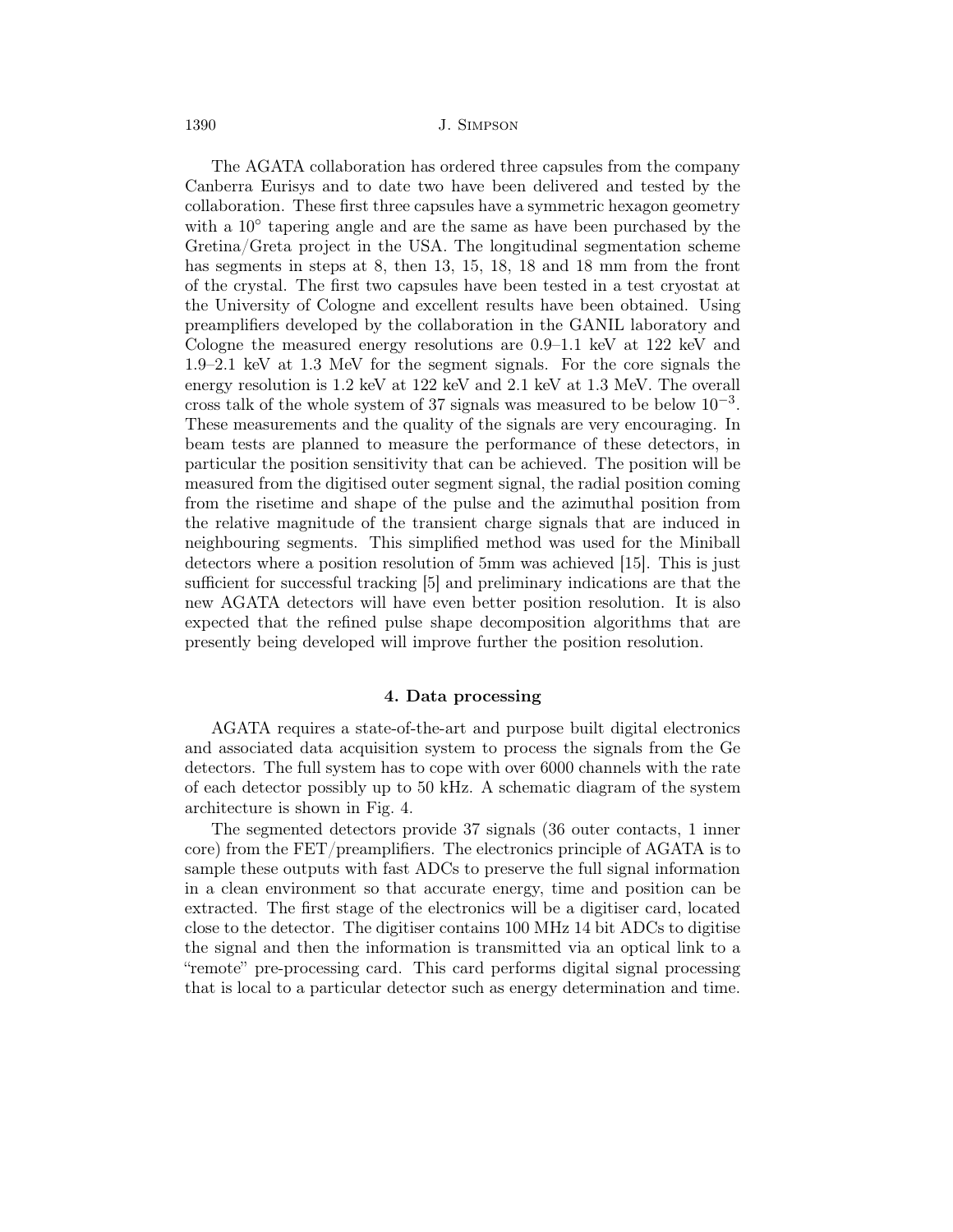

Fig. 4. Schematic diagram of the AGATA electronics system.

These cards transmit their outputs to the pulse processing part of the system which is envisaged to be farm of computers. This farm assembles the full data from all elements of the array, uses PSA algorithms to determine the position of the interactions, performs tracking to reconstruct the events and assembles the resulting data for storage. The whole system shares a global time reference (clock) which is supplied by a global trigger and synchronisation control system which is distributed by a network of optical fibres to the front–end electronics of each crystal.

### 5. The demonstrator

This research and development phase of AGATA will construct the demonstrator, which will comprise the detectors, the electronics and acquisition system and all associated infrastructure. A view of a CAD image of a subarray of 5 triple cluster modules (15 capsules) is shown in Fig. 5. This sub-array is very powerful in its own right and even at the AGATA detector to target distance of 23.5 cm it has an efficiency of  $\approx 3.5\%$  at 1.3 MeV. In addition to the detector and electronics developments there is an active programme on the optimisation of pulse shape algorithms (mostly for position) and on the development and optimisation of tracking algorithms. The effect of ancillary detectors on the performance of the instrument is also being considered [16]. The demonstrator will be tested with sources in the first instance and then in-beam either in stand-alone mode or coupled to existing ancillary detectors at various European laboratories. In parallel there is much activity in the design of the associated infrastructure needed to operate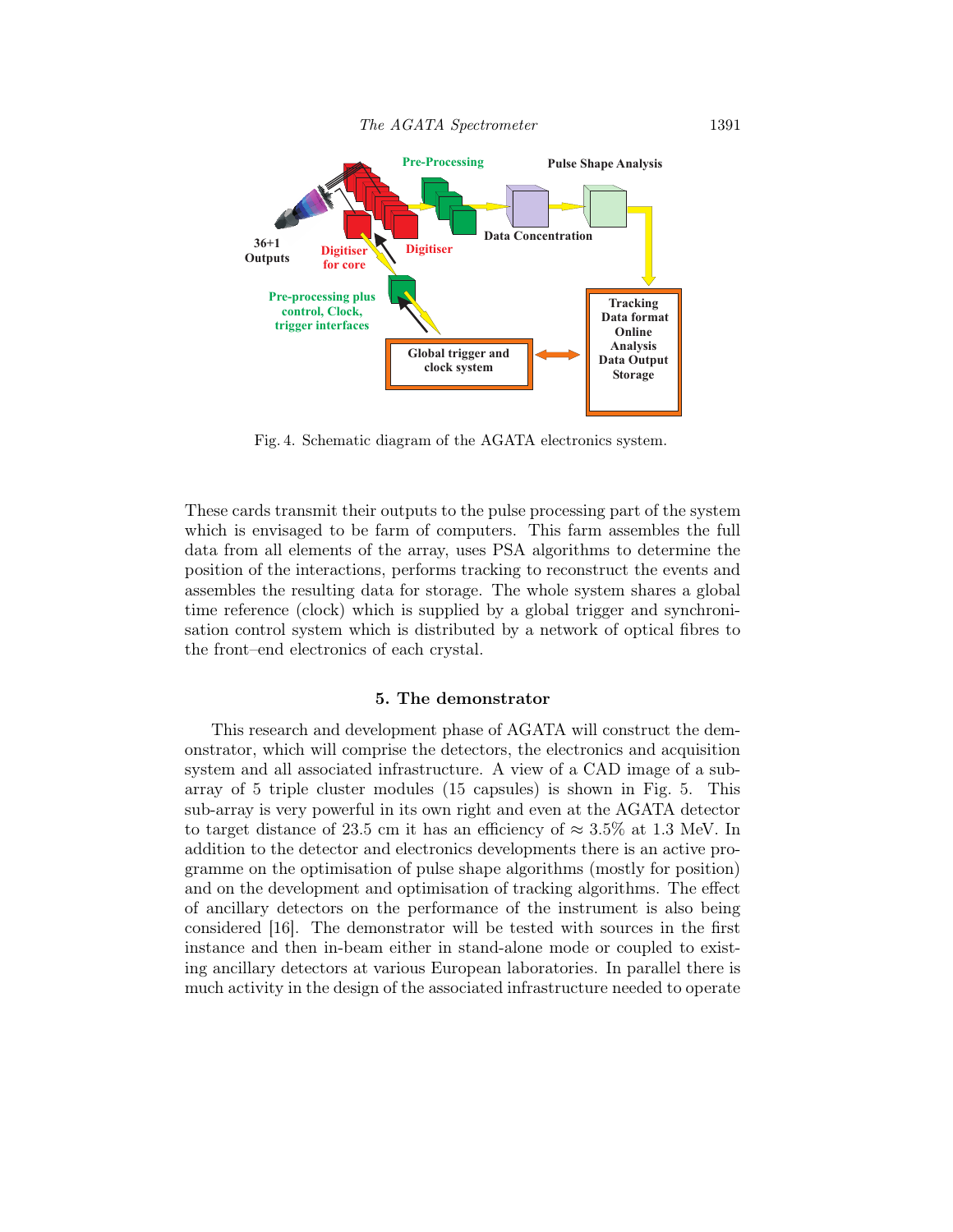such a complex instrument  $(e,q, h)$  high and low voltage supply and control, grounding, liquid nitrogen supply). The final aim of the collaboration in the research and development phase is to produce a full technical proposal including all aspects of the projects and a science case for the construction of the full  $4\pi$  spectrometer.



Fig. 5. The AGATA demonstrator with 5 triple clusters.

## 6. Summary and outlook

AGATA will have an enormous impact on the exploration of nuclear structure at the extremes of temperature, spin and isospin, the title of this conference. This radically new device will constitute a dramatic advance in  $\gamma$ -ray detection sensitivity that will enable the discovery of new phenomena, which are only populated in a tiny fraction of the total reaction cross section or of nuclei that are only produced with rates of the order of a few per second or less. Its unprecedented angular resolution will facilitate highresolution spectroscopy with fast fragmentation beams giving access to the detailed structure of the most exotic nuclei that can be reached. Finally, the capability to operate at much higher event rates will allow the array to be operated for reactions with intense  $\gamma$ -ray backgrounds, which will be essential for the study of, for example, transuranic nuclei.

I thank all the many people who are working hard to realise this exciting new project.